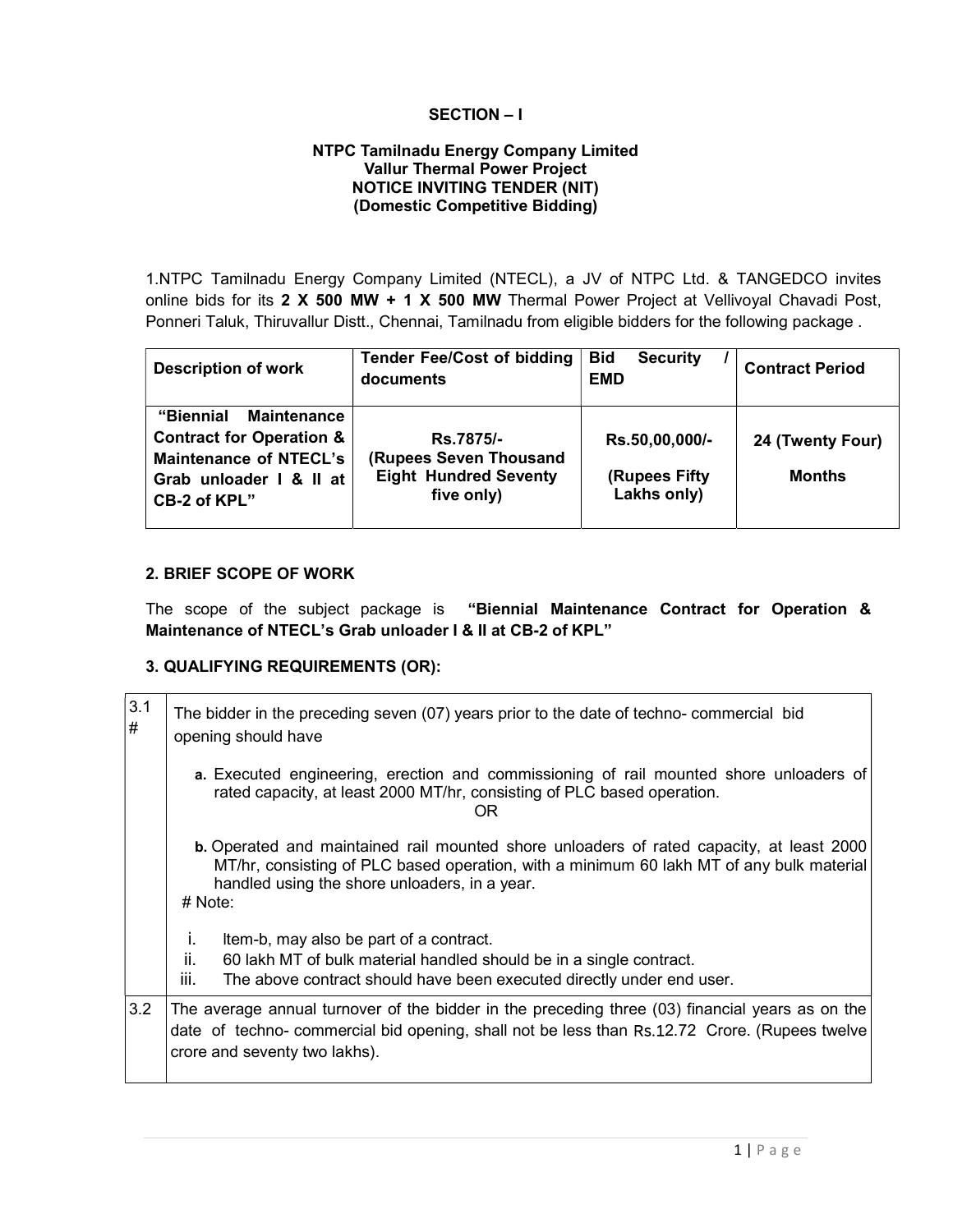| 3.3 | The net worth of the Bidder as on the last day of the preceding financial year shall not be less<br>than 100% of the paid-up share capital.                                                                                                                                                                                                                                                                                                                                                                                                                                                                                                                                                                                                                                                                                                                                                             |  |  |  |
|-----|---------------------------------------------------------------------------------------------------------------------------------------------------------------------------------------------------------------------------------------------------------------------------------------------------------------------------------------------------------------------------------------------------------------------------------------------------------------------------------------------------------------------------------------------------------------------------------------------------------------------------------------------------------------------------------------------------------------------------------------------------------------------------------------------------------------------------------------------------------------------------------------------------------|--|--|--|
|     | In case the Bidder meets the requirement of Net worth based on the strength of its Subsidiary<br>(ies) and/or Holding Company and/or Subsidiaries of its Holding Companies wherever<br>applicable, the Net worth of the Bidder and its Subsidiary (ies) and/or Holding Company and/or<br>Subsidiary (ies) of the Holding Company, in combined manner should not be less than 100% of<br>their total paid up share capital. However individually, their Net worth should not be less than<br>75% of their respective paid up share capitals.                                                                                                                                                                                                                                                                                                                                                             |  |  |  |
|     | For Consortiums/Joint Ventures, wherever applicable, the net worth of all Consortium/Joint<br>Venture members in combined manner should not be less than 100% of their paid up share<br>capital. However, individually, their net worth should not be less than 75% of their respectivepaid<br>up share capitals.                                                                                                                                                                                                                                                                                                                                                                                                                                                                                                                                                                                       |  |  |  |
| 3.4 | In cases where audited results for the last financial year as on the date of techno commercial bid<br>opening are not available, the financial results certified by a practicing Chartered Accountants<br>shall be considered acceptable. In case, Bidder is not able to submit the Certificate from<br>practicing Chartered Accountants certifying its financial parameters, the audited results of three<br>consecutive financial years preceding the last financial year shall be considered for evaluating<br>the financial parameters. Further, a Certificate would be required from the CEO/CFO as per the<br>format enclosed in the bidding document stating that the Financial Results of the company are<br>under audit as on the date of Techno-Commercial bid opening and the Certificate from the<br>practicing Chartered Accountants certifying the financial parameters is not available. |  |  |  |
|     | Notes:                                                                                                                                                                                                                                                                                                                                                                                                                                                                                                                                                                                                                                                                                                                                                                                                                                                                                                  |  |  |  |
|     | Net worth means the sum total of the paid up share capital and free reserves. Free reserve<br>а.<br>means all reserves credited out of the profits and share premium account but does not<br>include reserves credited out of the revaluation of the assets, write back of Depreciation<br>provision and amalgamation. Further any debit balance of Profit and Loss account and<br>miscellaneous expenses to the extent not adjusted or written off, if any, shall be reduced<br>from reserves and surplus.                                                                                                                                                                                                                                                                                                                                                                                             |  |  |  |
|     | b. Other income shall not be considered for arriving at annualturnover.                                                                                                                                                                                                                                                                                                                                                                                                                                                                                                                                                                                                                                                                                                                                                                                                                                 |  |  |  |
|     | In case, a Bidder does not satisfy the financial criteria, stipulated at Clause "3.2" and/or<br>"3.3" above on its own, the holding company would be required to meet the stipulated<br>turnover requirements at Clause "3.2" above, provided that the net worth of such<br>holding company as on the last day of the preceding financial year is at least equal to or<br>more than the paid-up share capital of the holding company. In such an event, the<br>Bidder would be required to furnish along with its bid, a Letter of Undertaking from the<br>Holding Company, supported by Board Resolution, as per the format enclosed in the bid<br>documents, pledging unconditional and irrevocable financial support for the execution<br>of the Contract by the bidder in case of award.                                                                                                            |  |  |  |
| 3.5 | The bidder should have Provident Fund code (PF code) number allotted by concerned<br>Regional Provident Fund Authority.                                                                                                                                                                                                                                                                                                                                                                                                                                                                                                                                                                                                                                                                                                                                                                                 |  |  |  |
| 3.6 | The-bidder should have GSTIN number issued by concerned authorities.                                                                                                                                                                                                                                                                                                                                                                                                                                                                                                                                                                                                                                                                                                                                                                                                                                    |  |  |  |
|     |                                                                                                                                                                                                                                                                                                                                                                                                                                                                                                                                                                                                                                                                                                                                                                                                                                                                                                         |  |  |  |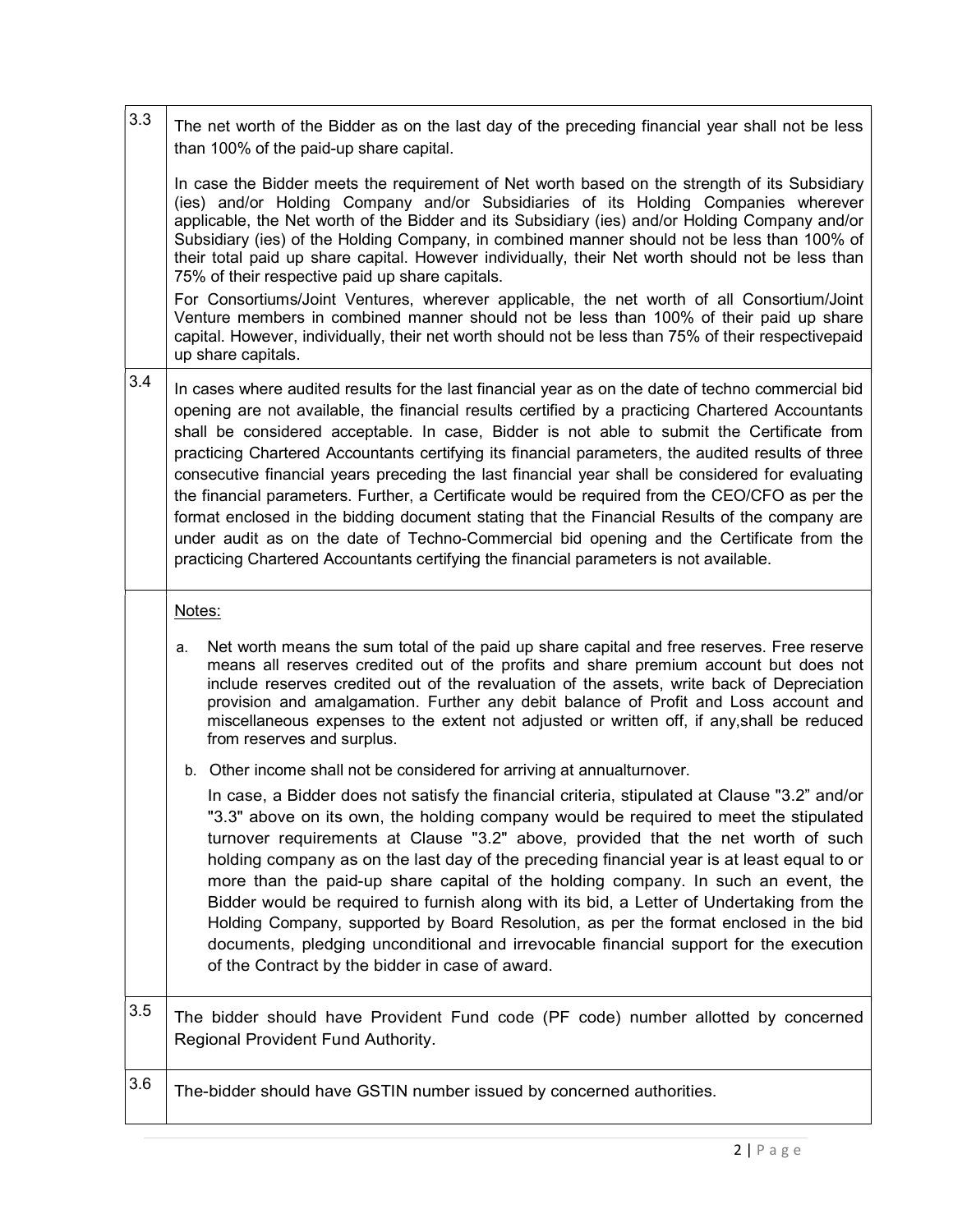Note: - The work "executed" means that the bidder should have achieved the progress specified in the QR even if the total contract is not completed / closed. The same shall be supported by documentary evidence issued by concerned authority.

# 4. BRIEF DETAILS:

| Document download start / end date                                                                                       | As per e-bid                                                            |
|--------------------------------------------------------------------------------------------------------------------------|-------------------------------------------------------------------------|
| Last Query date (Queries shall be entertained up to this<br>date only)                                                   | As per e-bid                                                            |
| Last Date and Time for Bid Submission (Both Techno-<br>commercial Bid and Price Bid) i.e. Envelope - I & II<br>together. | As per e-bid                                                            |
| Bid Opening Date & Time                                                                                                  | As per e-bid                                                            |
| Benefits to MSE's                                                                                                        | Applicable. Refer Clause No.31 of<br>Section-II - ITB for more details. |
| <b>EMD/BID SECURITY</b>                                                                                                  | As per e-bid                                                            |
| Cost of Bidding document                                                                                                 | As per e-bid                                                            |

After Techno-commercial bid opening, the bids submitted shall be evaluated for meeting both the Qualifying Requirements & Technical Requirements and only those bids meeting the Qualifying Requirements and complying with the Technical Requirements shall be considered for Price Bid Opening. The date of opening of Price Bid shall be intimated separately.

# 5. OTHER TERMS AND CONDITIONS:

- 1. Detailed specifications, Scope of work, Terms & conditions etc., are given in the bidding documents. Bid documents can be downloaded from the website https://etenders.gov.in/eprocure/app.
- 2. Methodology for registration and submission of bids is available at https://etenders.gov.in.
- 3. It is deemed that bidder shall accept all the terms and conditions mentioned in the tender documents without any deviation. For that the bidders are requested to submit the "NO DEVIATION CERTIFICATE" for fulfillment of technical/commercial compliance. NO DEVIATION IS ACCEPTABLE TO NTECL. IF ANY DEVIATION IS TAKEN BY THE BIDDER IN THE "NO DEVIATION CERTIFICATE" OR ANY WHERE ELSE IN THE DOCUMENTS INCLUDING BOQ, THEIR BID SHALL BE SUMMARILY REJECTED.

Any Clarification related to the scope, terms & conditions of contract shall be sought under Clarification tab of the on-line bid, latest by the query date as mentioned in the documents. Clarifications received after the specified date from the agencies will not be entertained. NTECL shall respond to any request for clarification or modification of the bidding documents that it receives within the time line specified.